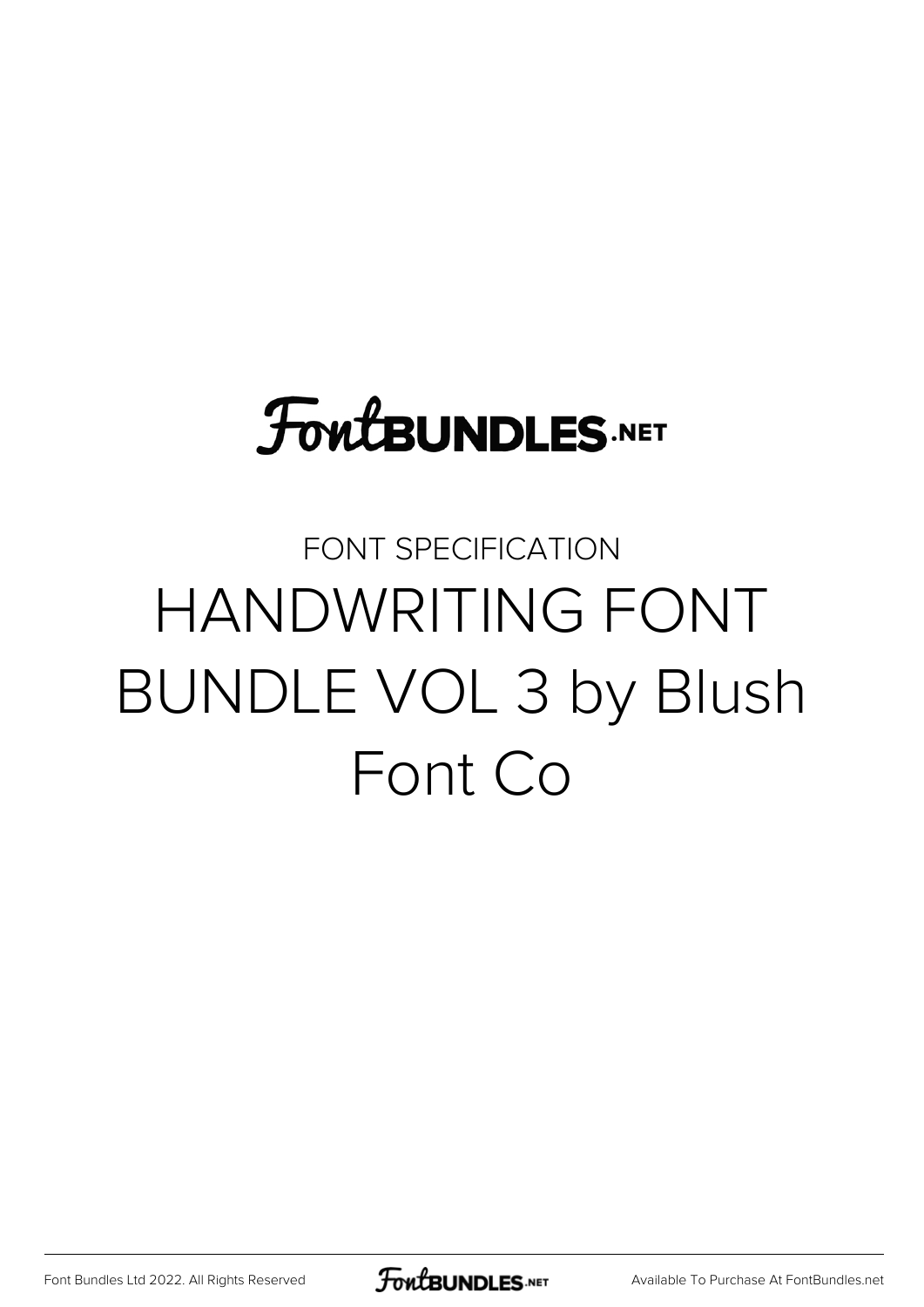#### **BFC Blissful Brush - Regular**

**Uppercase Characters** 

#### A B C D E F G H I J K L M N O P G PSIUVWXY7

Lowercase Characters

## A B C D E F G H I J K L M N O P G PSIUVWXY7

**Numbers** 

0123456789

Punctuation and Symbols

|  |  |  | $\frac{1}{1}$ # \$ x 3 ()        |  |
|--|--|--|----------------------------------|--|
|  |  |  | * + , - . : ; < =                |  |
|  |  |  |                                  |  |
|  |  |  | . ? ( ) ] .<br>} j ¢ £ ¤ \ i § " |  |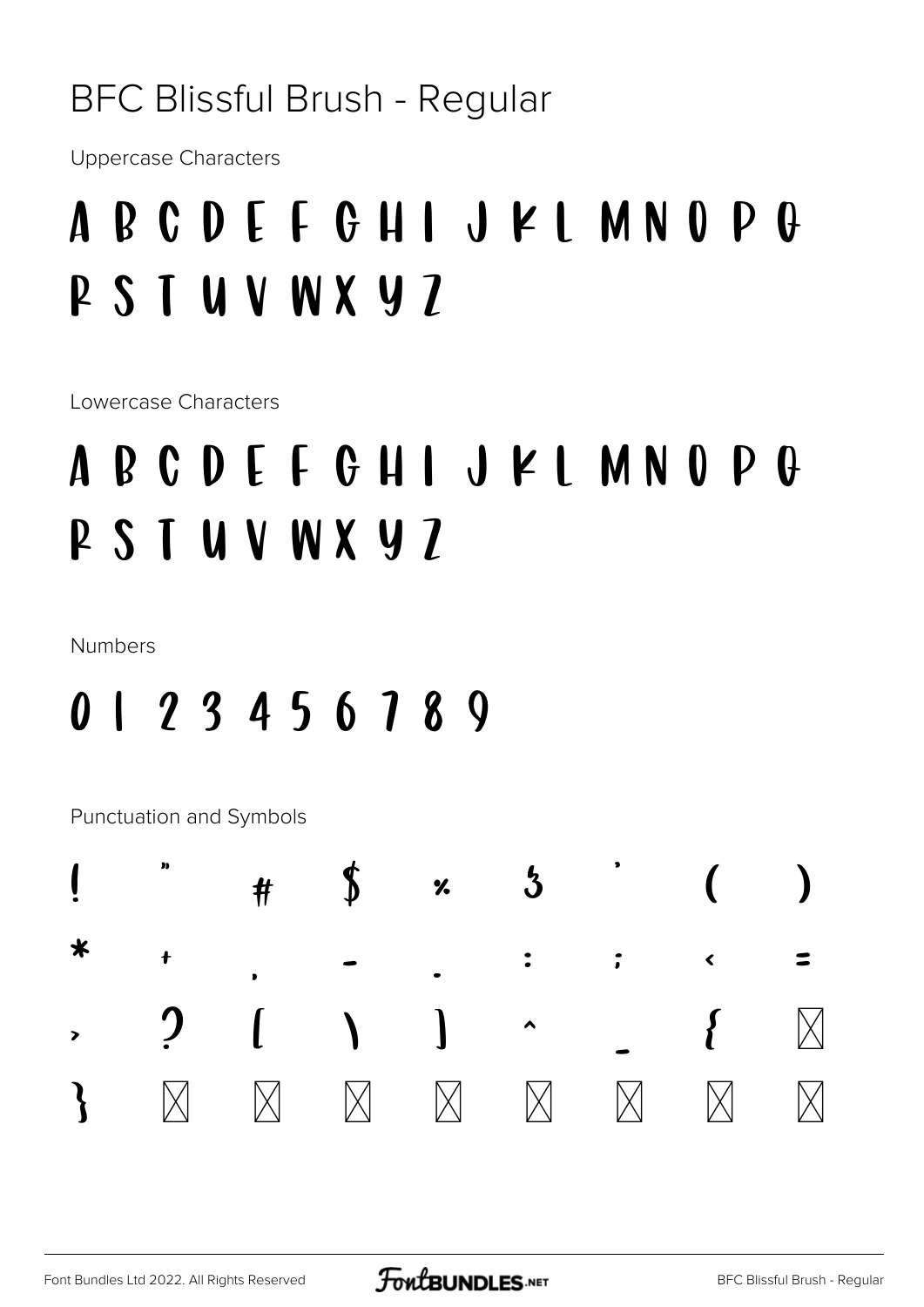

All Other Glyphs

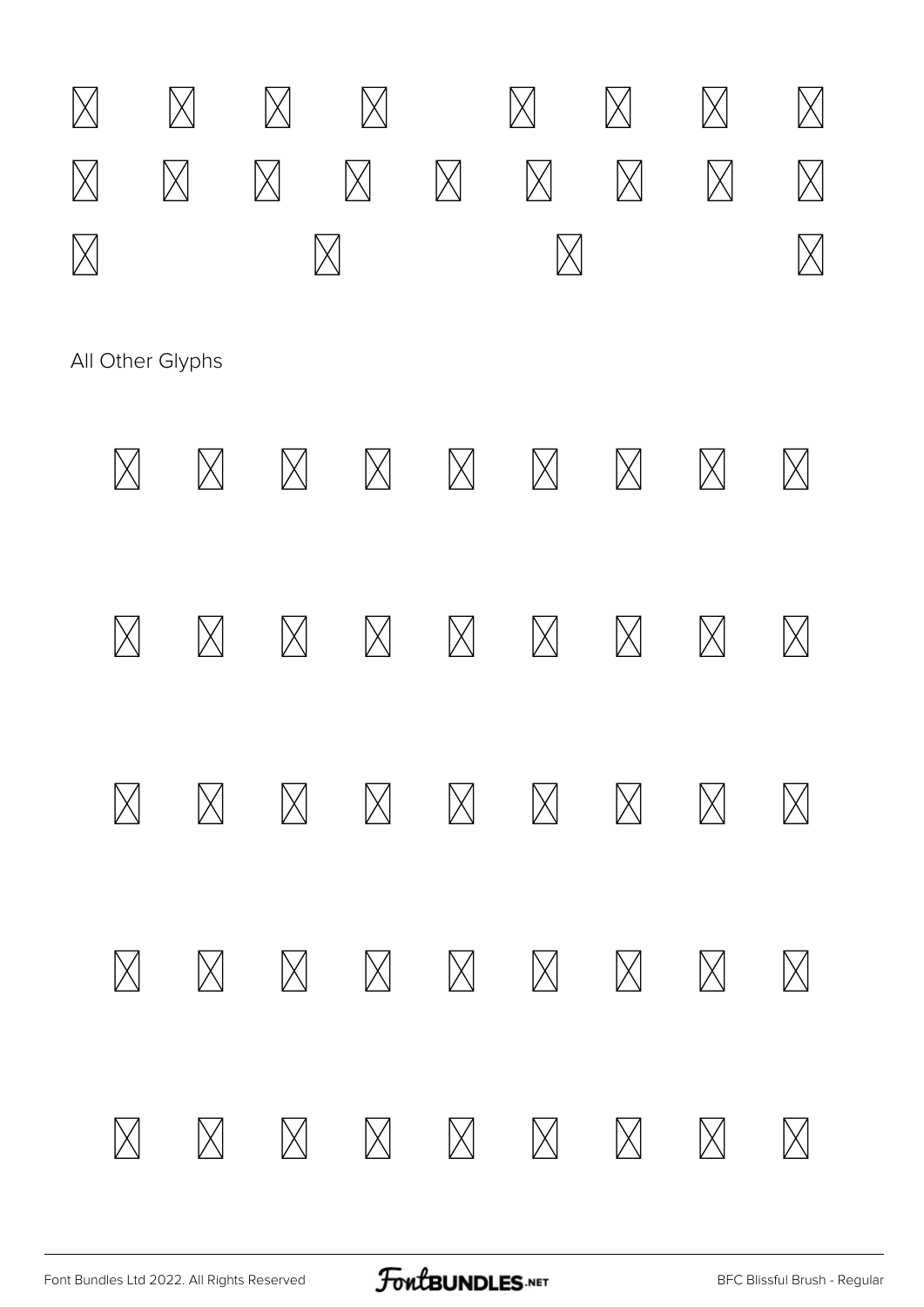# í î ï ð ñ ò ó ô õ ö ÷ ø ù ú û ü ý þ  $\boldsymbol{q}$

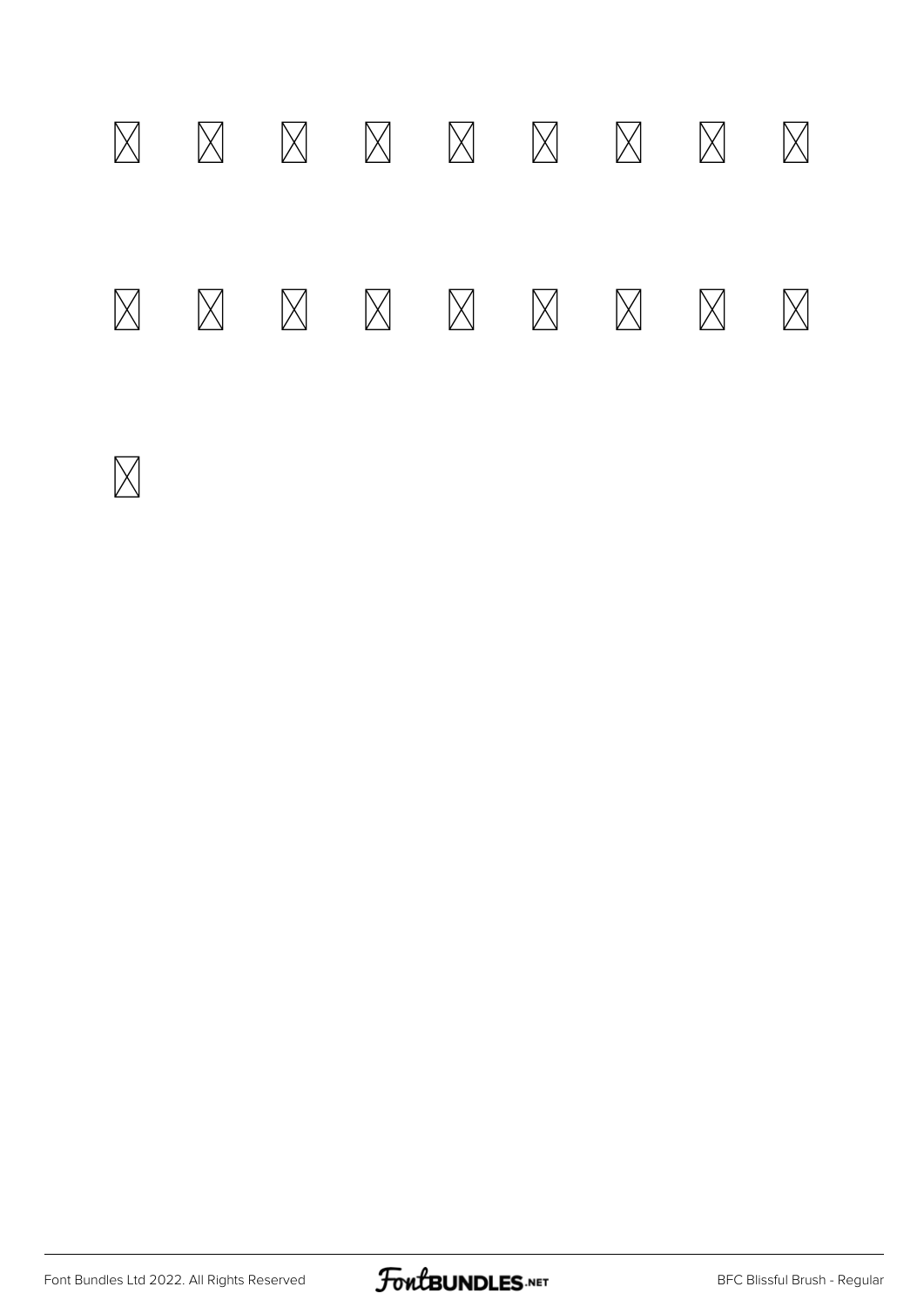#### **BFC Basically - Regular**

**Uppercase Characters** 

### ABCDEFCHI JKLMNOPQ RSTUVWXY7

Lowercase Characters

abcdefghijklmnopq rstuvwxyz

**Numbers** 

0123456789

Punctuation and Symbols

|  | $\begin{array}{ccccccccccccc} 1 & & 0 & & \# & & \updownarrow & & \mathfrak{D} & & \mathfrak{D} & & \mathfrak{D} & & \mathfrak{D} & & \mathfrak{D} & & \mathfrak{D} & & \mathfrak{D} & & \mathfrak{D} & & \mathfrak{D} & & \mathfrak{D} & & \mathfrak{D} & & \mathfrak{D} & & \mathfrak{D} & & \mathfrak{D} & & \mathfrak{D} & & \mathfrak{D} & & \mathfrak{D} & & \mathfrak{D} & & \mathfrak{D} & & \mathfrak{D} & & \mathfrak{D} & & \mathfr$                                                                                                                 |  |  |                                                            |  |
|--|-----------------------------------------------------------------------------------------------------------------------------------------------------------------------------------------------------------------------------------------------------------------------------------------------------------------------------------------------------------------------------------------------------------------------------------------------------------------------------------------------------------------------------------------------------------------|--|--|------------------------------------------------------------|--|
|  | $+$ , $-$ , $\vdots$ ; $\langle$ =                                                                                                                                                                                                                                                                                                                                                                                                                                                                                                                              |  |  |                                                            |  |
|  | $\begin{array}{ccccccccccccc} \times & & \text{?} & & \text{?} & & \text{ \end{array} \qquad \begin{array}{ccccccccccccc} & & & & & & \text{ \end{array} \qquad \begin{array}{ccccccccccccc} & & & & & & \text{ \end{array} \qquad \begin{array}{ccccccccccccc} & & & & & & \text{ \end{array} \qquad \begin{array}{ccccccccccccc} & & & & & & \text{ \end{array} \qquad \begin{array}{ccccccccccccc} & & & & & & \text{ \end{array} \qquad \begin{array}{ccccccccccccc} & & & & & & \text{ \end{array} \qquad \begin{array}{ccccccccccccc} & & & & & & \text{$ |  |  |                                                            |  |
|  |                                                                                                                                                                                                                                                                                                                                                                                                                                                                                                                                                                 |  |  | $\}$ j $\phi$ £ $\alpha$ \ $\frac{1}{3}$ ' $\frac{1}{3}$ " |  |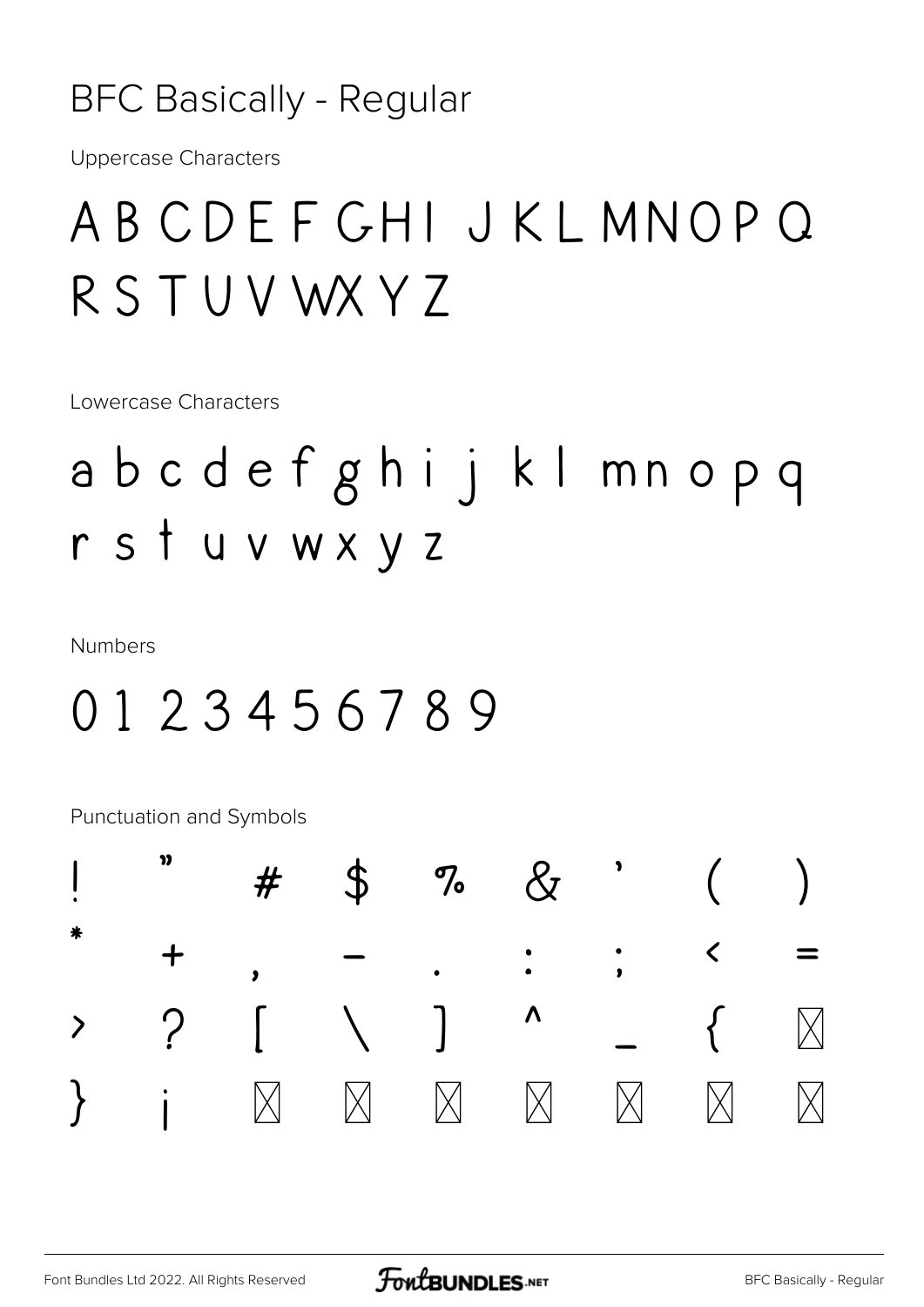

All Other Glyphs

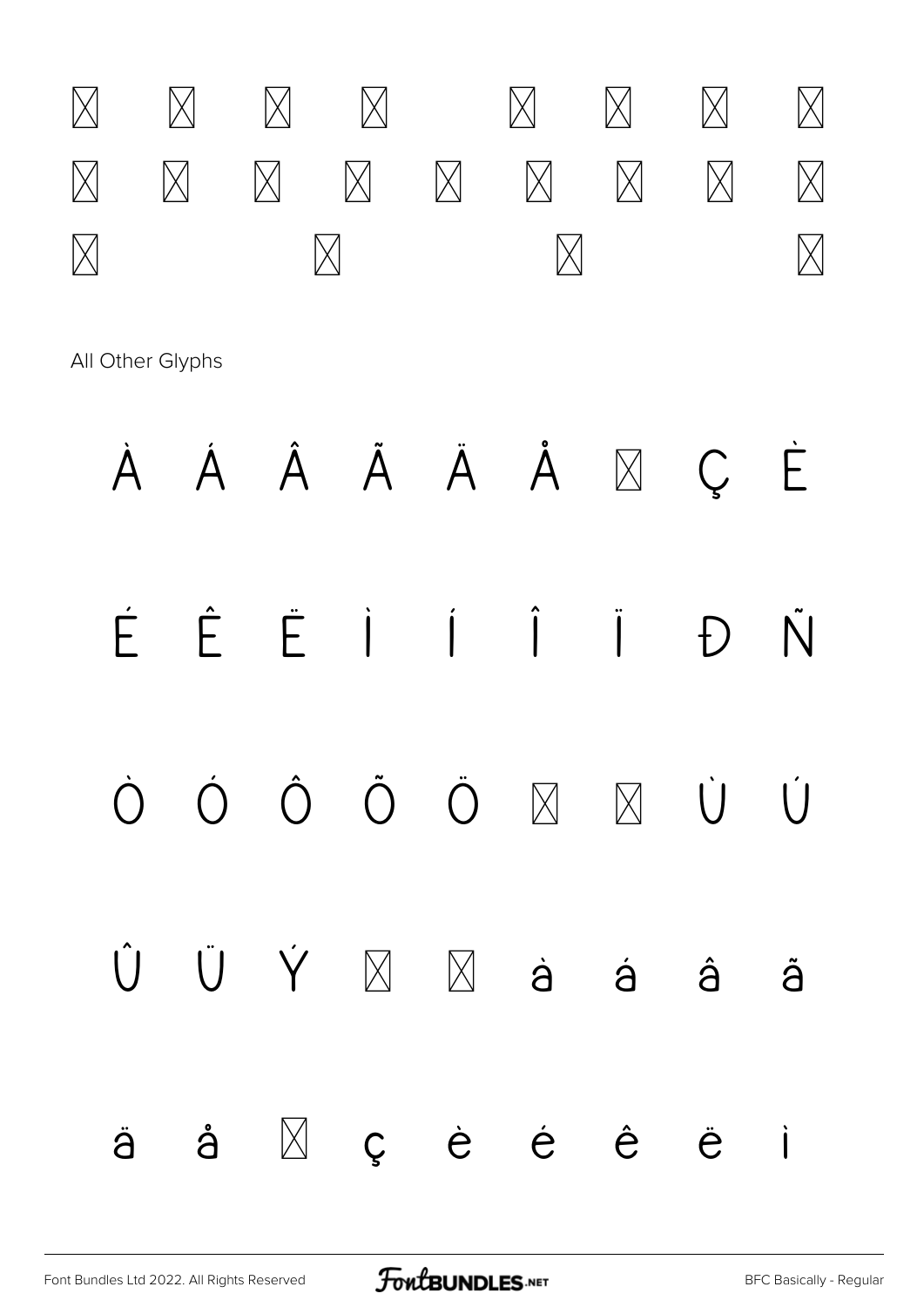# í î ï ð ñ ò ó ô õ ö ÷ ø ù ú û ü ý þ

ÿ

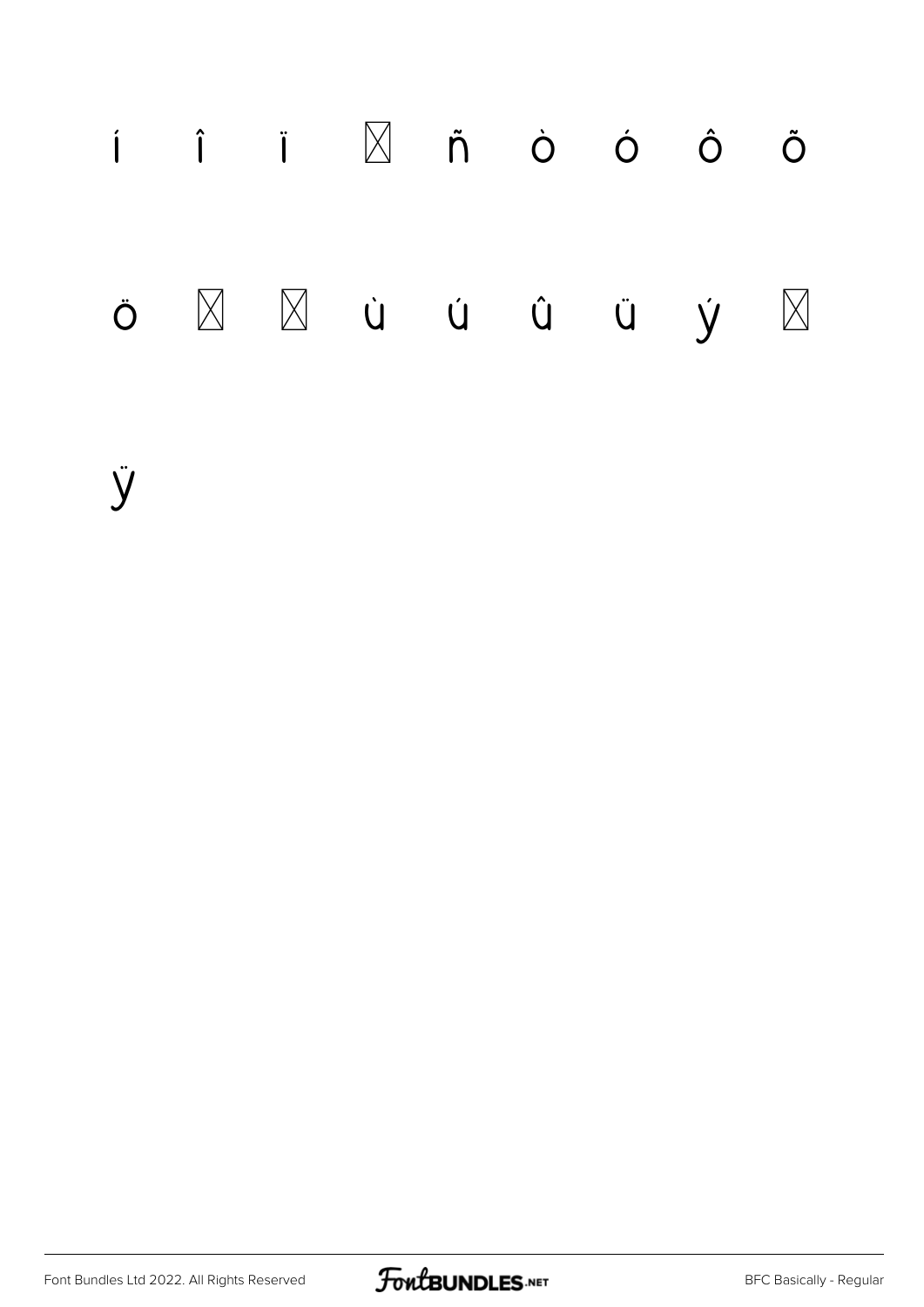#### **BFC Nursery Rhymes - Regular**

**Uppercase Characters** 

#### ABCDEFGHIJKLMNOPQ RSTUVWXYZ

Lowercase Characters

## ABCDEFGHIJKLMNOPQ **PSTUVWXYZ**

**Numbers** 

#### 0123456189

Punctuation and Symbols

|  |  |  | $3$ j $\phi$ £ $\alpha$ \ $\neq$ ' $\S$ " |  |
|--|--|--|-------------------------------------------|--|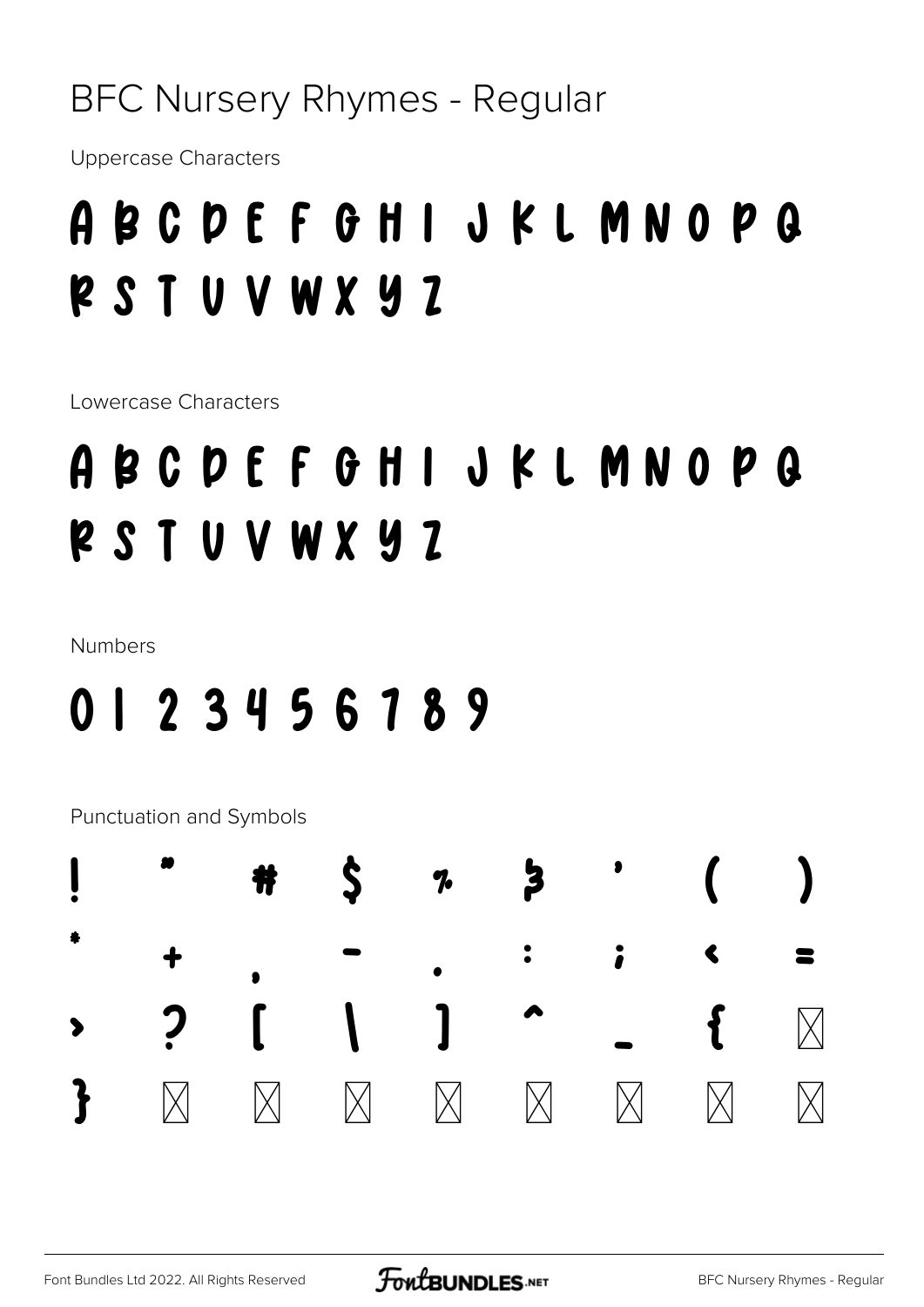

All Other Glyphs

|  | $A$ $A$ $A$ $A$ $A$ $A$ $E$ $C$ $E$                                                       |  |  |                       |
|--|-------------------------------------------------------------------------------------------|--|--|-----------------------|
|  | $E E E I I I I E N$                                                                       |  |  |                       |
|  | $\begin{array}{ccccccccccccccccccccc} 0 & 0 & 0 & 0 & 0 & \times & 0 & 0 & 0 \end{array}$ |  |  |                       |
|  | $U$ $U$ $Y$ $D$ $S$ $A$ $A$ $A$                                                           |  |  | $\boldsymbol{\theta}$ |
|  | A A æ C E E E I                                                                           |  |  |                       |